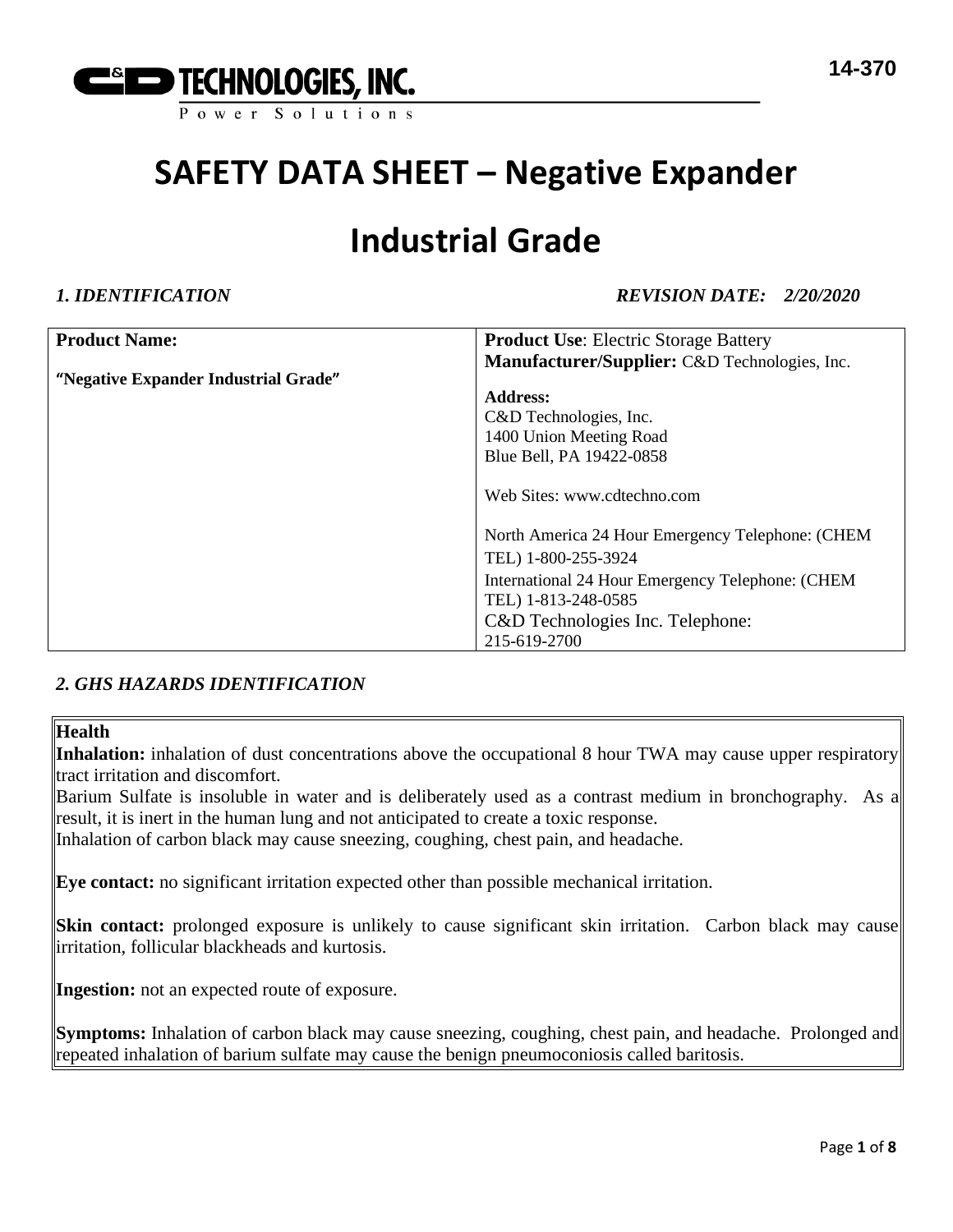

# **Industrial Grade**

#### **GHS Label:**

| <b>Health</b>          |  |
|------------------------|--|
| No Pictograms Required |  |

### *3. COMPOSITION / INFORMATION ON INGREDIENTS*

| <b>INGREDIENTS</b> (Chemical/Common Names): | CAS No.:        | $%$ by Wt: |
|---------------------------------------------|-----------------|------------|
| Barium Sulfate                              | 7727-43-7       | $40 - 90$  |
| Carbon Black                                | 1333-86-4       | 5-40       |
| Sodium Lignosulfonate                       | $8061 - 51 - 6$ | $5 - 35$   |

#### *4. FIRST AID MEASURES*

#### **INHALATION:**

Remove to fresh air. If breathing has stopped, give artificial respiration. Get medical attention immediately. If conscious, have victim clear nasal passages.

#### **INGESTION:**

Seek immediate medical attention. Rinse mouth. Drink plenty of water. Induce vomiting, but only if victim is fully conscious.

#### **SKIN:**

Wash off immediately with soap and plenty of water. If symptoms persist, call a physician.

#### **EYES:**

In case of eye contact, immediately flush with fresh water for at least 15 minutes while holding the eyelids open. Remove contact lenses if worn. Get medical attention if irritation persists.

#### *5. FIRE FIGHTING MEASURES*

#### **Suitable Extinguishing Media:**

Use extinguishing measures that are appropriate to local circumstances and the surrounding environment.

### **Specific Hazards arising from the Chemical:**

Carbon black and lignin are considered combustible materials. At sufficient concentrations, dusts containing these materials may form explosive mixtures with air if in the presence of a significant energy source. Avoid dust formation and control ignition sources. Employ grounding, venting and explosion relief provisions in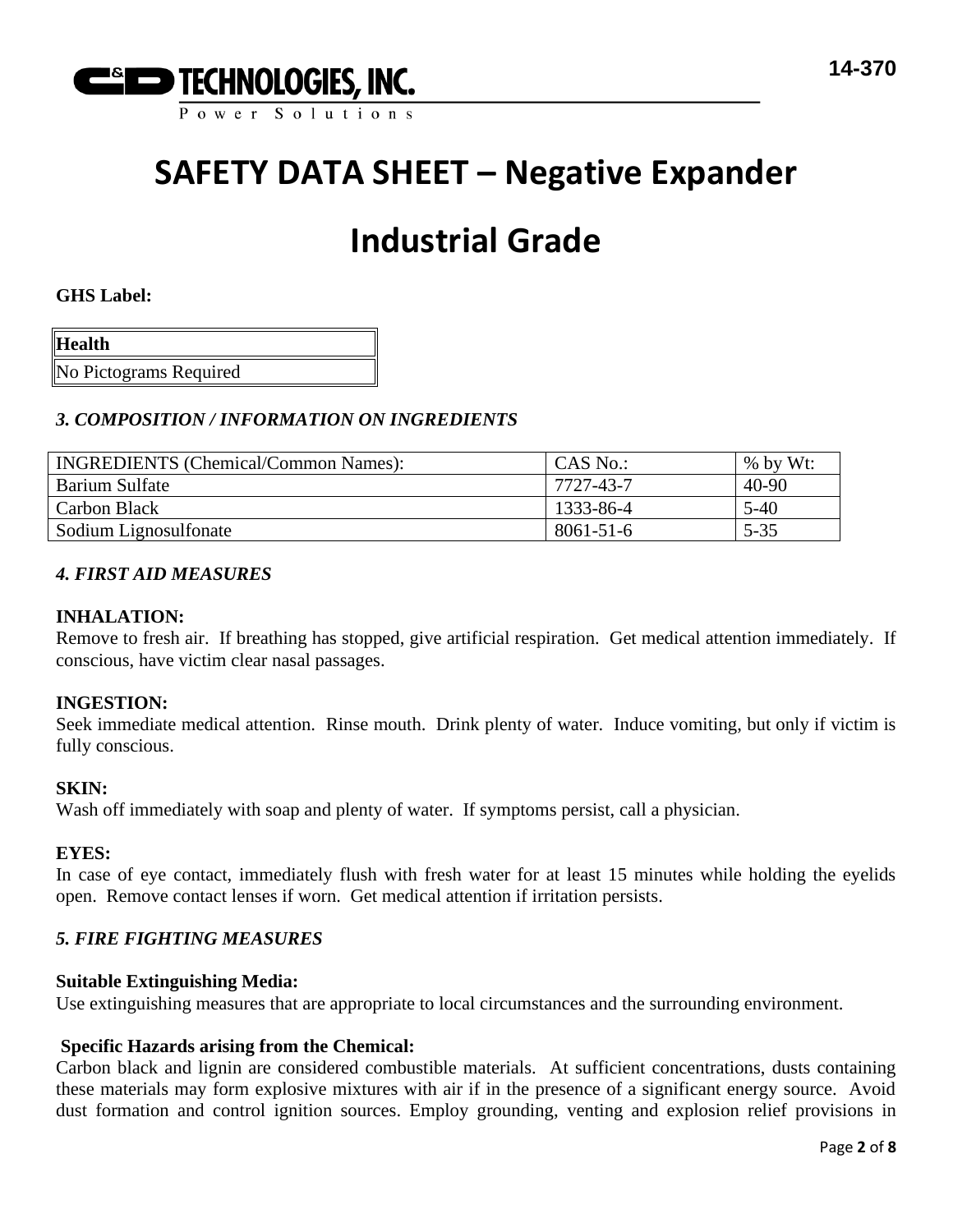

# **Industrial Grade**

accordance with acceptable engineering practices in process operations capable of generating dust and/or static electricity.

### **Explosion Data:**

Sensitivity to mechanical impact: none known. Sensitivity to static discharge: none known.

### *6: ACCIDENTAL RELEASE MEASURES*

#### **Personal Precautions:**

Ensure adequate ventilation, especially in confined areas.

#### **Environmental Precautions:**

See Section 12 for additional ecological information.

Methods for containment: prevent further leakage or spillage if safe to do so.

Methods for cleanup: pick up and transfer to properly labeled containers.

#### *7. HANDLING AND STORAGE*

#### **Handling:**

Use personal protective equipment as recommended in Section 8. Avoid generation of dust.

#### **Storage:**

Keep containers tightly closed in a dry, cool and well-ventilated area.

#### **Incompatible Conditions:**

Avoid strong acids, bases and oxidizing agents.

### *8. EXPOSURE CONTROLS / PERSONAL PROTECTION*

| <b>INGREDIENTS</b>       | <b>OSHA PEL</b>                          | <b>ACGIH</b>              | <b>US NIOSH</b>                |  |  |  |
|--------------------------|------------------------------------------|---------------------------|--------------------------------|--|--|--|
| (Chemical/Common Names): |                                          |                           |                                |  |  |  |
| Barium Sulfate           | TWA: 15 mg/m3 total dust; $5 \mid TWA$ : |                           | $mg/m3$ TWA: 10 mg/m3<br>total |  |  |  |
|                          | mg/m3 respirable fraction                | inhalable fraction        | dust; 5 mg/m3 respirable       |  |  |  |
|                          |                                          |                           | dust                           |  |  |  |
| Carbon Black             | TWA: $3.5 \text{ mg/m}$ 3                | TWA: $3 \text{ mg/m}$ $3$ | TWA: $3.5 \text{ mg/m}$ 3      |  |  |  |
| Sodium Lignosulfonate    | N/A                                      | N/A                       | N/A                            |  |  |  |

### **Exposure Limits (mg/m<sup>3</sup> ) Note: N.E. = Not Established**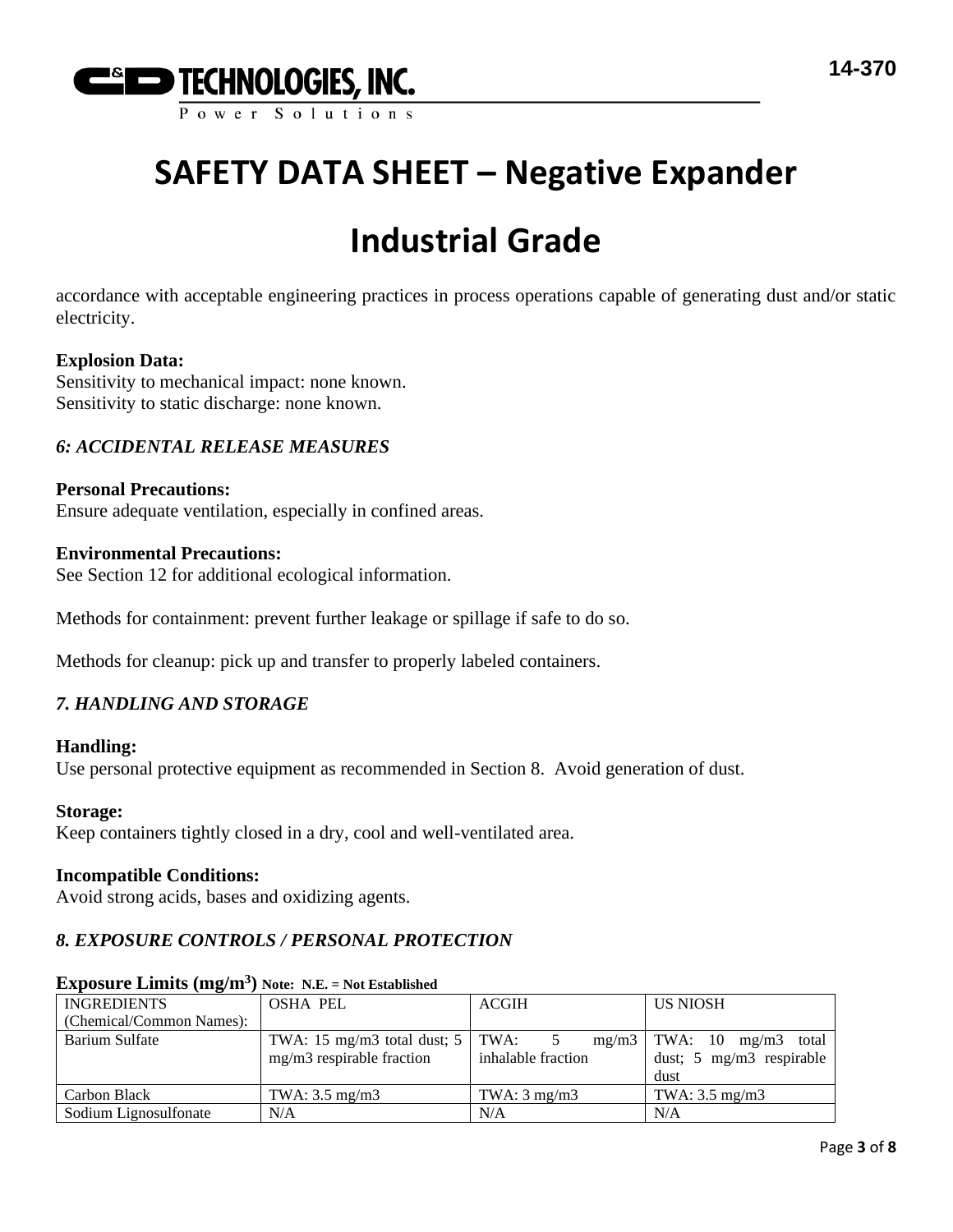

# **Industrial Grade**

### **Engineering Controls:**

Use contained process enclosures, local exhaust ventilation or other engineering controls to maintain aerosols or dusts below the exposure limits.

### **Respiratory Protection (NIOSH/MSHA approved):**

None required under normal conditions. When concentrations of barium sulfate or carbon black are known to exceed PEL, use NIOSH or MSHA-approved respiratory protection and follow all local regulations.

#### **Skin and Body Protection:**

Protective clothing is required if exposure exceeds the PEL or TLV or where possibility of skin or eye irritation exists. Full body cotton or disposable coveralls and disposable gloves should be worn during use and handling. Clothing should be left at work site and be properly disposed of or laundered at site.

#### **Eye Protection:**

Use safety glasses with side shields or chemical goggles.

#### **General Hygiene Considerations:**

Handle in accordance with good industrial hygiene and safety practice.

### *9. PHYSICAL AND CHEMICAL PROPERTIES*

| <b>Boiling Point:</b>    | N/A          | Specific Gravity ( $H2O = 1$ ): | <b>Not Established</b> |
|--------------------------|--------------|---------------------------------|------------------------|
| <b>Melting Point:</b>    | N/A          | Vapor Pressure (mm Hg):         | <b>Not Established</b> |
| Solubility in Water:     | $5 - 35\%$   | Vapor Density ( $AIR = 1$ ):    | <b>Unknown</b>         |
| <b>Evaporation Rate:</b> | N/A          | % Volatile by Volume:           | <b>Unknown</b>         |
|                          |              |                                 |                        |
| <b>Flash Point</b>       | N/A          | <b>Physical State</b>           | Powder                 |
| Color                    | <b>Black</b> |                                 |                        |

### *10. STABILITY AND REACTIVITY*

#### **Reactivity:**

No data available.

#### **Chemical Stability:**

Stable under normal conditions.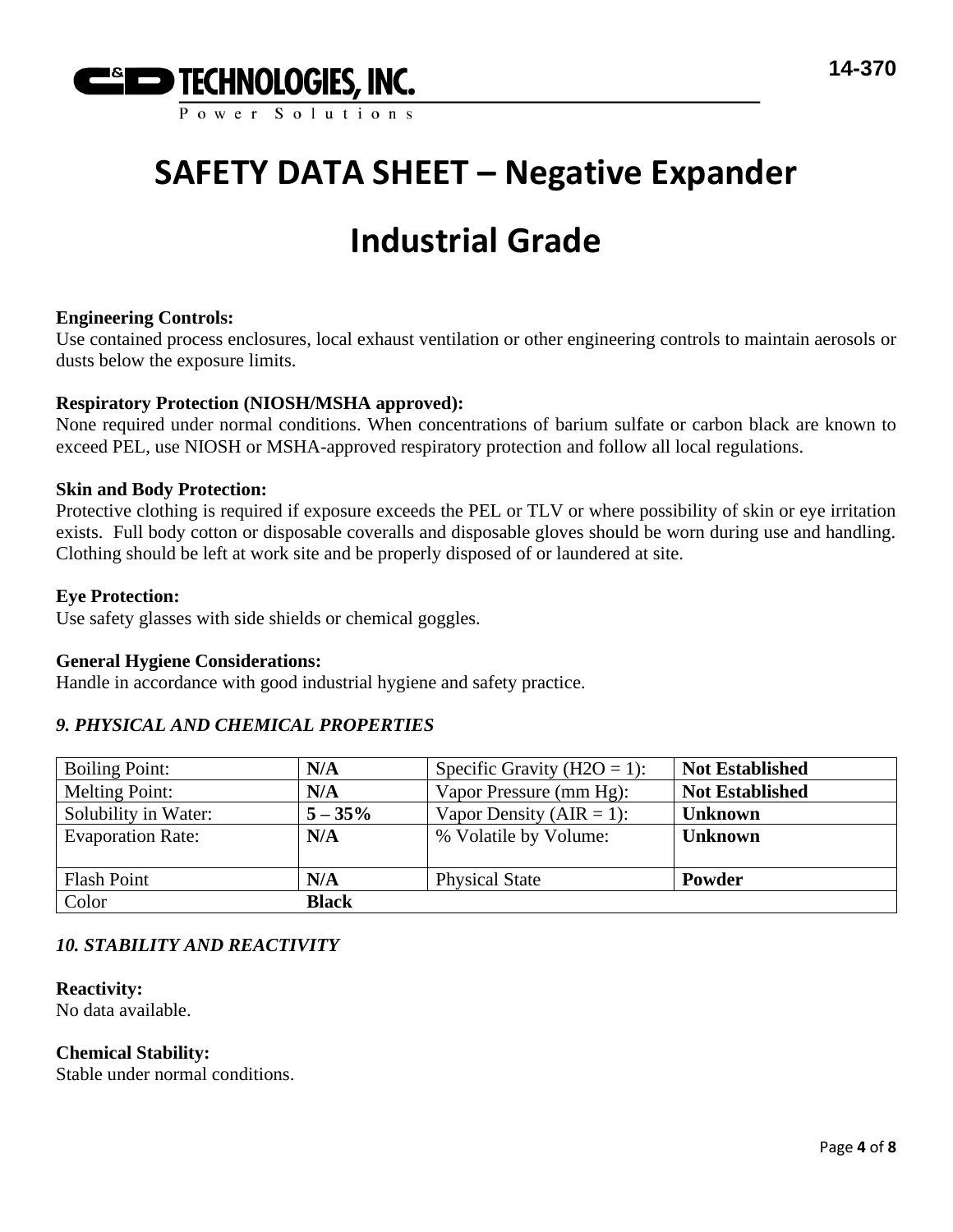

# **Industrial Grade**

**Conditions to Avoid:**

Avoid excessive exposure to heat or flames.

**Incompatibilities:** (materials to avoid) Strong acids, bases, and oxidizing agents.

**Hazardous Decomposition Products:** Oxides of carbon, sulfur, barium and sodium.

**Hazardous Polymerization:** Will not occur.

### *11. TOXICOLOGICAL INFORMATION*

**Inhalation:** inhalation of dust concentrations above the occupational 8 hour TWA may cause upper respiratory tract irritation and discomfort.

Barium Sulfate is insoluble in water and is deliberately used as a contrast medium in bronchography. As a result, it is inert in the human lung and not anticipated to create a toxic response.

Inhalation of carbon black may cause sneezing, coughing, chest pain, and headache.

**Eye contact:** no significant irritation expected other than possible mechanical irritation.

**Skin contact:** prolonged exposure is unlikely to cause significant skin irritation. Carbon black may cause irritation, follicular blackheads and kurtosis.

**Ingestion:** not an expected route of exposure.

#### **Oral LD50:**

Barium Sulfate:  $>$  300 g/kg (Rat). Carbon Black:  $> 15,400$  mg/kg (Rat);  $> 3$  g/kg (Rabbit). Sodium Lignosulfonate:  $> 40$  g/kg (Rat).

#### **Symptoms:**

Inhalation of carbon black may cause sneezing, coughing, chest pain, and headache. Prolonged and repeated inhalation of of barium sulfate may cause the benign pneumoconiosis called baritosis.

#### **Effects of Long Term Exposure - Chronic:**

Sensitization: Not available. Germ cell mutagenicity: Not available.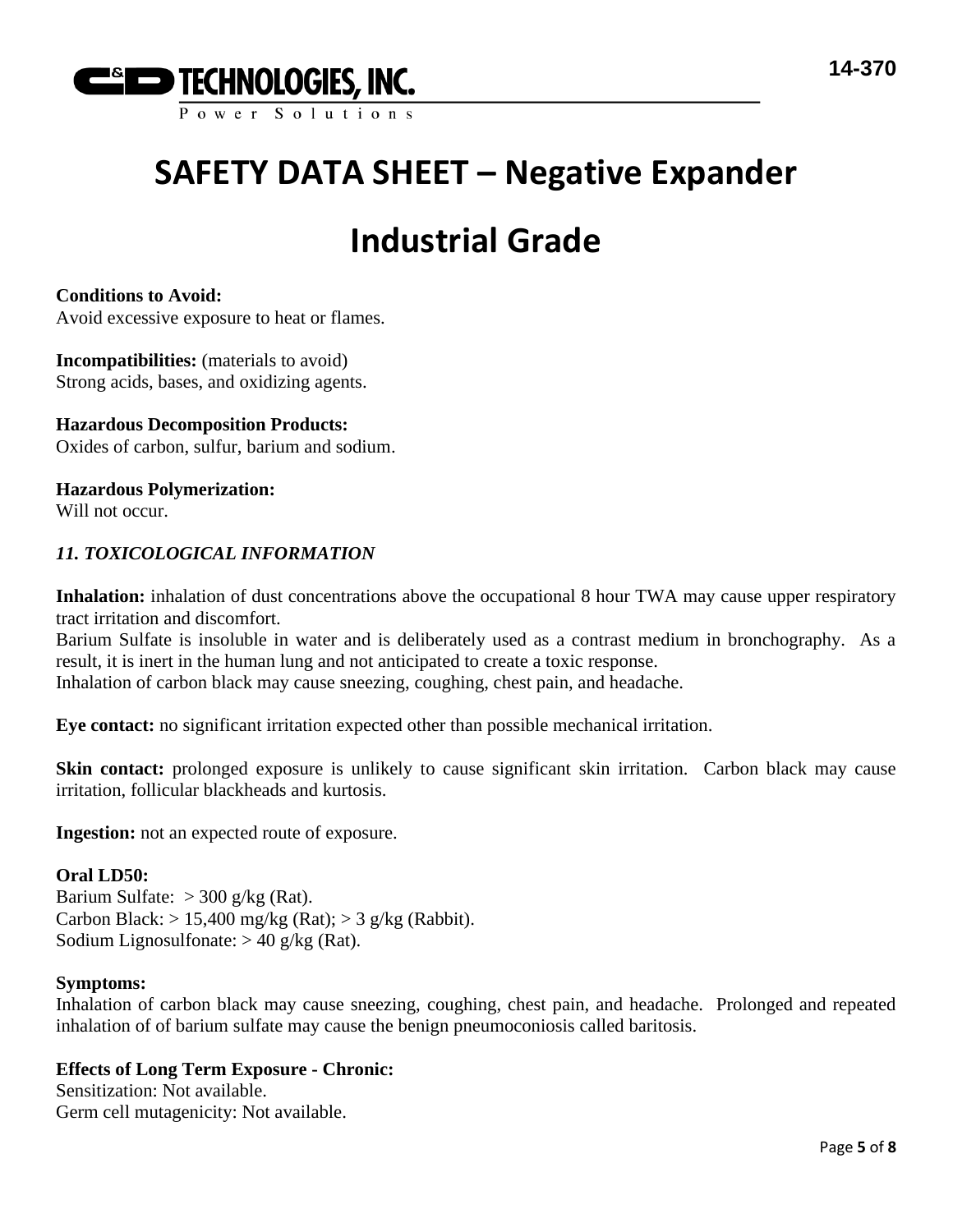

# **Industrial Grade**

### **Carcinogenicity:**

Carbon Black carcinogenicity assessment: tumor development in rats caused by lung overload, no epidemiological evidence for lung tumors in humans. Carbon Black is listed by International Agency for Research on Cancer (IARC). ACGIH listed carbon black as A3 'confirmed animal carcinogen with unknown relevance to humans.' Does not contain any substances listed by National Toxicological Program (NTP, OSHA, or European Union. Applying the rules of the Globally Harmonized System of Classification and Labeling under GHS, these results do not lead to classification of carbon black as a carcinogen.

### **Carbon Black ACGIH Classification: Group A3; IARC Classification: Group 2B**

**Reproductive Toxicity:** not available.

**STOT – single exposure:** not classified.

**STOT – repeated exposure:** these effects are the result under overload conditions and the effect on rats is specific to species.

#### **Chronic Toxicity Carbon Black:**

Rat, oral, duration: 2 years; effect: no tumors. Mouse, oral, duration: 2 years; effect: no tumors. Mouse, dermal, duration: 18 months; effect: no skin tumors.

#### *12. ECOLOGICAL INFORMATION*

**Ecotoxicity:** 100% of the mixture consists of components of unknown hazards to the aquatic environment. Sodium Lignosulfonate: 7300: 48 h oncorhynchus mykiss mg/l LC50.

**Persistence and degradability:** not expected to biodegrade.

**Bioaccumulation:** does not bioaccumulate.

**Mobility:** because this is in powder form, mobility is limited to the spill unless agitated.

### *13. DISPOSAL CONSIDERATIONS (UNITED STATES)*

**Disposal of wastes:** re-blend spilled, unused, off-specification materials with other materials where possible in support of waste minimization. Dispose of in accordance with all applicable regional, national, and local laws and regulations. This product may be shipped in paper or nylon bags, steel drums, plastic or steel pails, or intermediate bulk containers. All residual material should be emptied and the containers recycled where possible.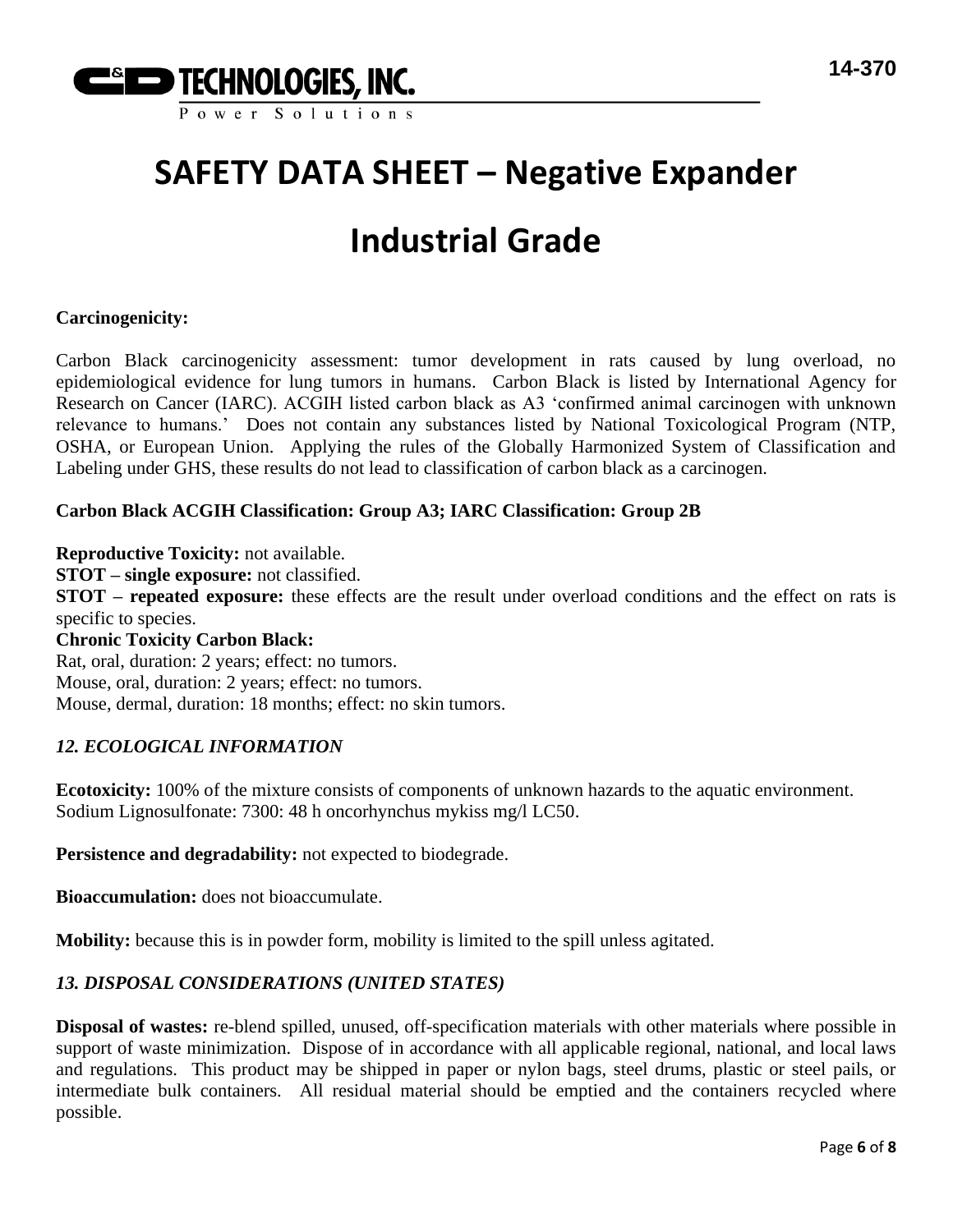

# **Industrial Grade**

*14. TRANSPORT INFORMATION*

**DOT: not regulated.**

*15. REGULATORY INFORMATION*

**TSCA (U.S. Toxic Substances Control Act): complies.**

**DSL/NDSL (Canadian Domestic Substance/Non-Domestic Substance List): complies.**

**ENSC (Japan Existing and New Chemical Substances): complies** 

**IECSC (China Inventory of Existing Chemical Substances): complies.**

**KECL (Korean Existing and Evaluated Chemical Substances): complies.**

**PICCS (Philippines Inventory of Chemicals and Chemical Substances): complies.**

**AICS (Australian Inventory of Chemical Substances): complies.**

**EINECS/ELINCS (European Inventory of Existing Chemical Substances): does not comply.**

**SARA 313:** This product contains chemicals that are subject to reporting under Section 313 of Title lll Superfund Amendments and Reauthorization Act of 1986 (SARA) – Barium Sulfate SARA 313 Threshold Value is 1.0%.

**SARA 311/312:** these reporting classifications are not applicable to this product.

**CLEAN WATER ACT:** this product does not contain any substances regulated as pollutants pursuant to the Clean Water Act.

**CERCLA:** this product does not contain any substances regulated under CERCLA.

**CALIFORNIA PROPOSITION 65:** carbon black (airborne particles of a respirable size – under 10 microns in diameter) is a California listed substance.